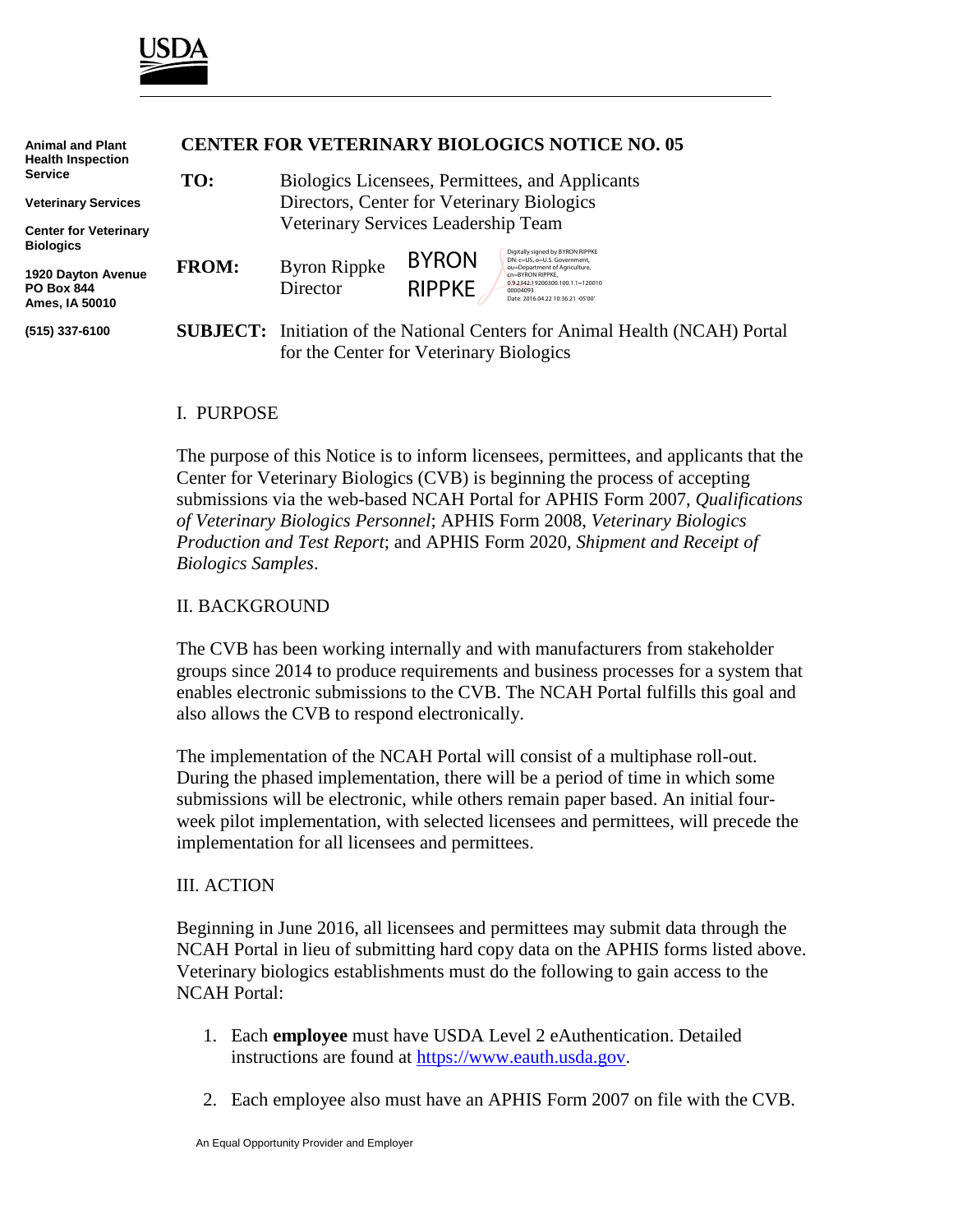## **CENTER FOR VETERINARY BIOLOGICS NOTICE NO. 05** Page 2

- 3. At a minimum, each **firm** must have employees who serve in the following CVB-authorized roles:
	- Liaison
	- Government Sampler

Other employees from the firm may be added as NCAH Portal users as desired. Various roles, having different read/edit/submit privileges, are available.

A user without a specified NCAH Portal role will be able to enter limited data and edit that data but will not be able to submit anything to the CVB.

- 4. There will be mandatory annual information security awareness training for each designated NCAH Portal User. Details regarding this annual training will be made available on the CVB website.
- 5. Each time an authorized NCAH Portal User logs on to the Portal, they will be presented with a warning banner that displays the following information:
	- You are accessing a U.S. Government information system. This information system is provided for U.S. Government-authorized use only.
	- Unauthorized or improper use of this system may result in civil and criminal penalties.
	- By using this information system, you understand and consent to the following:
		- o You have no reasonable expectation of privacy regarding any communications or data transiting or stored on this information system. At any time, the Government may for any lawful Government purpose monitor, intercept, search and seize any communication or data transiting or stored on this information system.
		- o Any communications or data transiting or stored on this information system may be disclosed or used for any lawful Government purpose.
		- o Your consent is final and irrevocable. You may not rely on any statements or informal policies purporting to provide you with any expectation of privacy regarding communications on this system, whether oral or written, by any other official, except USDA's Chief Information Officer.
- 6. Rules of behavior specific for submitting information via the NCAH Portal include the following:
	- You will accept all CVB responses via the NCAH Portal and understand responses will only be available for 60 days after the CVB response is completed.